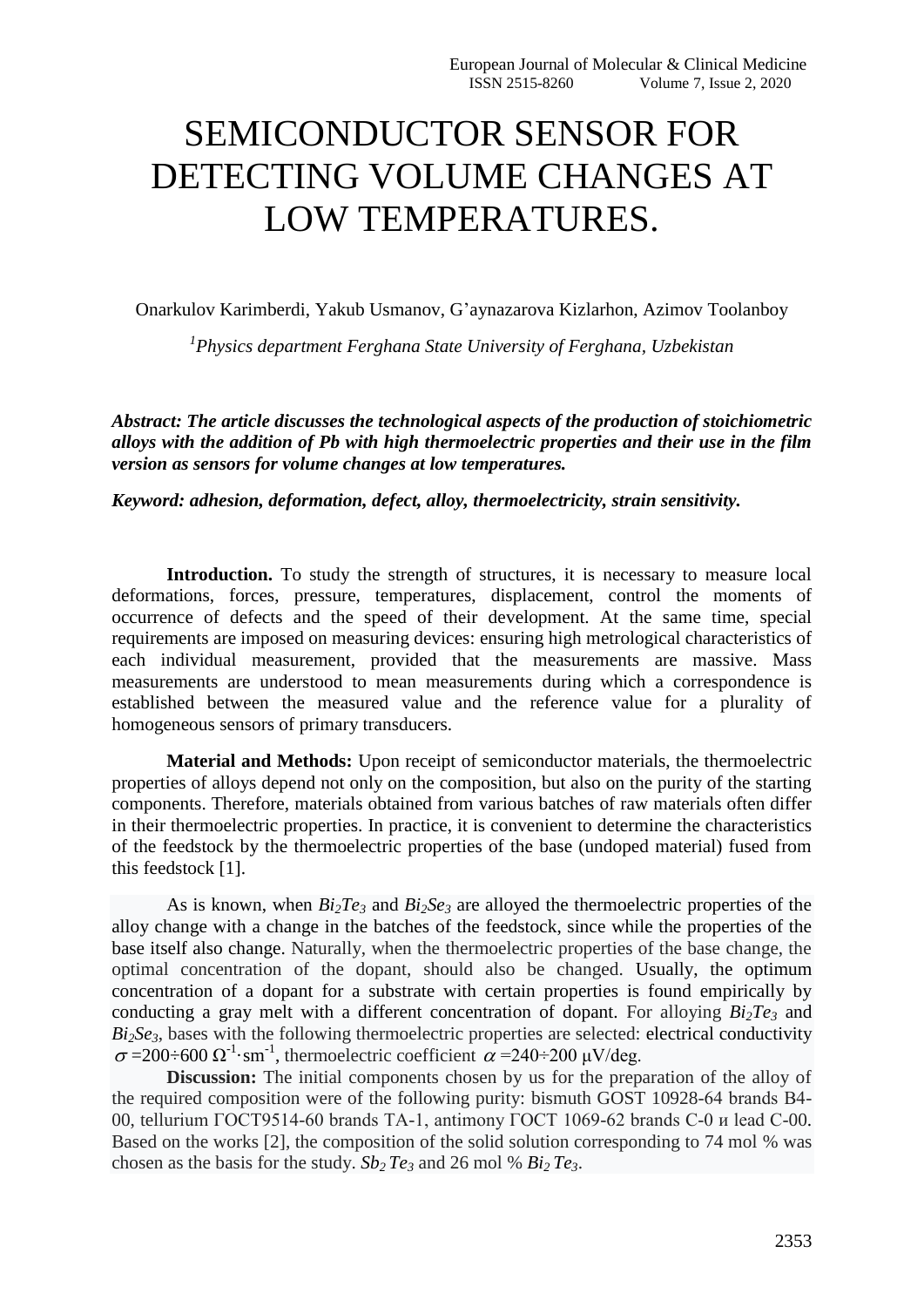To obtain a doped hole conductivity material in a quartz crucible with a gate, the following charge composition was taken: Bi- 16,179 % the weight, Te- 56,993 % the weight, Sb- 25,828 % the weight, corresponding to the following thermoelectric properties of the base:  $\sigma$ =1000  $\Omega^{-1}$ ·sm<sup>-1</sup>,  $\alpha$ = 200  $\mu$ V/deg. Lead was used as an alloying additive.

The dopant - lead, was located in the crucible between equal layers of tellurium.

To clarify the effect of additives on the main characteristics of the alloys, the following studies were carried out.

Effect of dopant concentration on thermoelectric and electro physical properties.

To determine the optimal concentration of the dopant, lead was introduced into the charge in an amount of from 0.05% weight to 0.25% weight.

Figure 1 shows the change in electrical conductivity  $(\sigma)$ , thermoelectric coefficient (α), thermoelectric power ( $\alpha$ 2 $\sigma$ ) and loss (M).



Fig. 1. Investigation of the influence of the concentration of the *Pb* dopant on the properties of  $Bi_2Te_3$ -  $Sb_2Te_3$  material and the amount of losses.

With increasing concentration of the dopant, the electrical conductivity and thermoelectric coefficient change almost linearly.

Optimum thermoelectric properties of the alloy are obtained with the introduction of 0.05% weight, dopant. In this case, specific conductivity  $\sigma$ =1500 Om<sup>-1</sup>·cm<sup>-1</sup>, thermoelectric coefficient  $\alpha$ =175 μV / deg.

The percentage loss M decreases with increasing concentration of the dopant, which is associated with the formation on the melt surface of the thinnest layer of lead telluride, the vapor elasticity, which is much less than the vapor elasticity of antimony and bismuth telluride.

Temperature dependences of thermoelectric properties of  $Bi_2Te_3$ -  $Sb_2Te_3$  doped with lead.

To study the temperature dependence of the thermoelectric properties of the alloyed material, 0.05% lead weight was introduced into the base  $(\sigma=1000 \text{ Om}^{-1} \cdot \text{sm}^{-1}, \ \alpha=200$ μV/deg.). Semi-elements were made from the ingot obtained, in which the changes in electrical conductivity (σ), thermoelectric coefficient ( $\alpha$ ), dielectric constant ( $\gamma$ ) and thermoelectric power ( $z = \alpha 2\sigma$ ) were studied in the temperature range from 200°C to 3000°C (Fig. 2).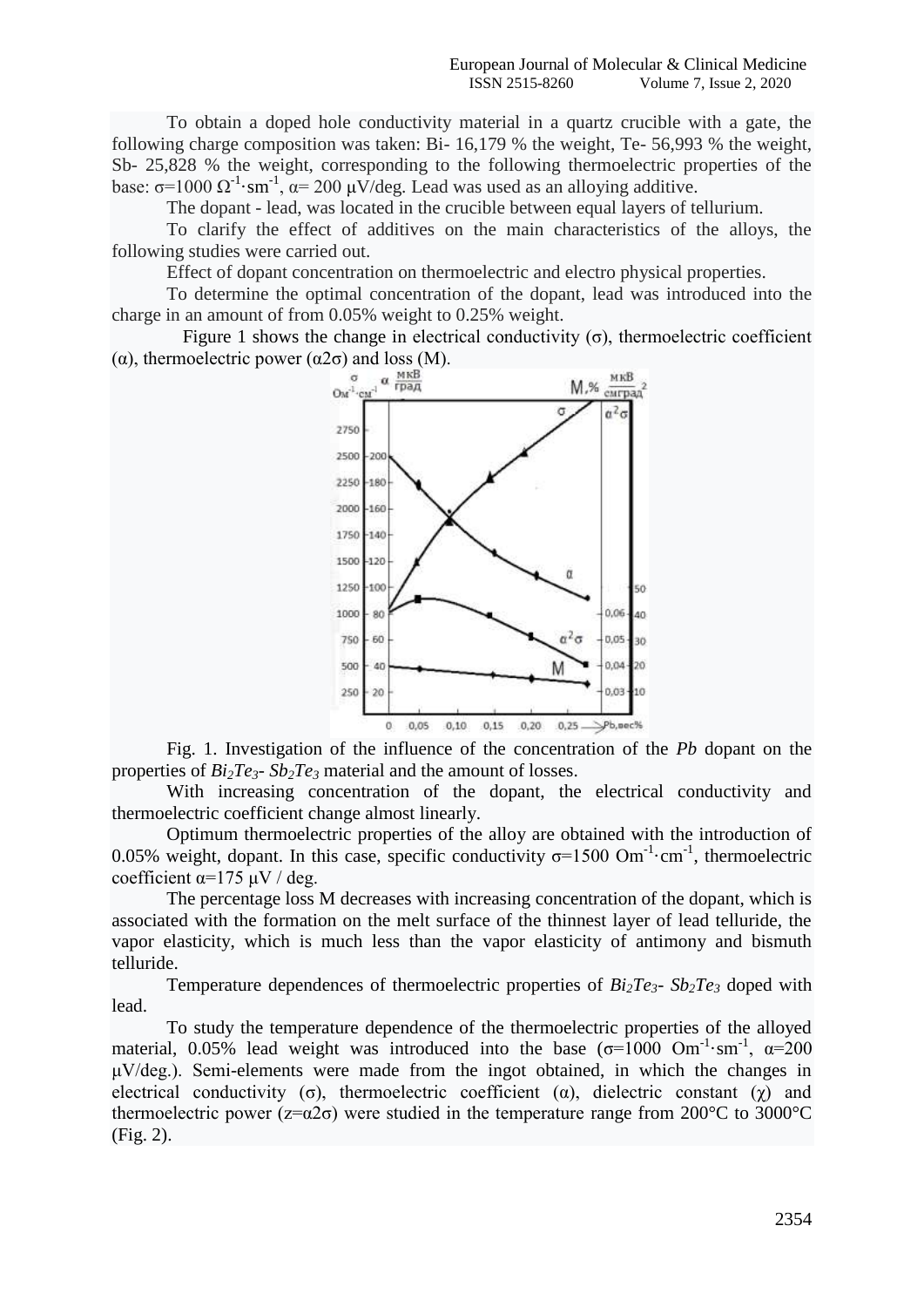

Fig. 2. Change in the thermoelectric properties of  $Bi<sub>2</sub>Te<sub>3</sub>$ -  $Sb<sub>2</sub>Te<sub>3</sub>$  doped with lead as a function of temperature.

b) Investigation of the uniform distribution of thermoelectric properties along the length of the ingot.

When  $Bi<sub>2</sub>Te<sub>3</sub>$  *Sb*<sub>2</sub> $Te<sub>3</sub>$  was doped with lead, stirring was not performed. Therefore, the change in thermoelectric properties along the length of the ingot was studied. To determine the uniformity of distribution, 500 g of  $Bi<sub>2</sub>Te<sub>3</sub>$ – 26 mol % and  $Sb<sub>2</sub>Te<sub>3</sub>$ – 74 mol% alloys were fused, which corresponds to the following mixture composition: bismuth - 80.8940 g, tellurium - 284.9660 g, antimony - 134.1400 g and lead - 0.2500 g. A lead alloy was placed between two layers of tellurium. The mixture was melted at a temperature of 7500C for 30 minutes.

The obtained ingot was a cylindrical rod 9 cm long and 3.2 cm in diameter. The loss of material during smelting due to evaporation was 0.04% by weight. The ingot was cut into 10 equal parts, and semi-elements were made from each such part. The results of measurements of thermoelectric properties along the length of the ingot show good uniformity, which shows that alloy mixing during melting is not required (Fig. 3).



Fig. 3. Investigation of the homogeneity of thermoelectric properties of a  $Bi\bar{z}$ *Te*<sup>3</sup>-*Sb2Te3*, *Рb* ingot along its length.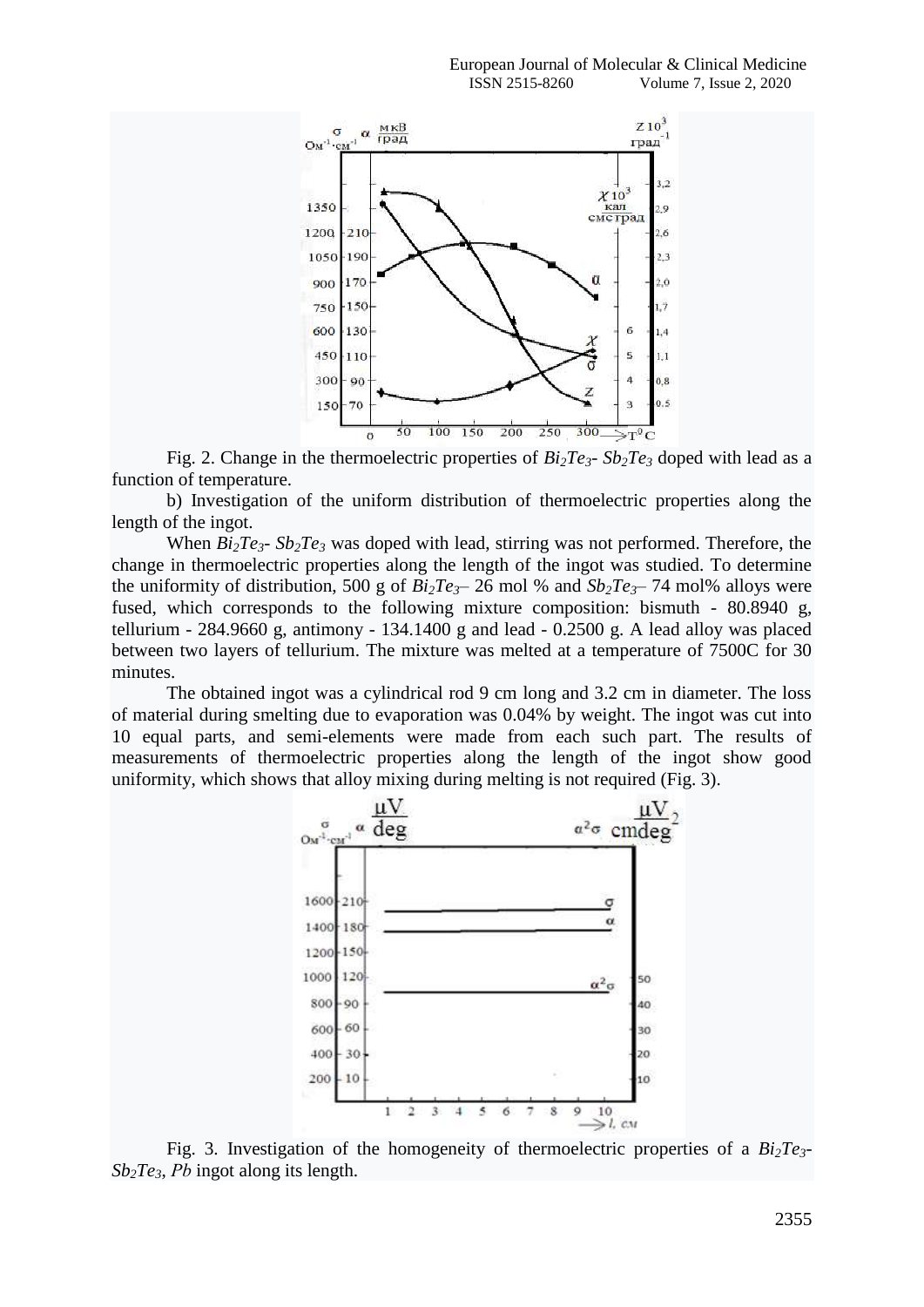In order to study the tens metric properties of semiconductor film structures based on  $Bi<sub>2</sub>Te<sub>3</sub>$ -  $Sb<sub>2</sub>Te<sub>3</sub>$ , a mechanical powder was made from the material of the alloy, we introduce 0.05% weight, and the dopant is lead. To obtain strain gauges operating in a wide temperature range, strain-sensitive sensors were obtained by thermal vacuum spraying under vacuum in the order of  $\sim 10-4 \div 10-6$  torr, which has the properties of a dry vacuum. Strain-sensitive semiconductor films were obtained from (*BiSb) <sup>2</sup>Te3*: Pb on a polyamide film [2].

The substrate was heated to *Tn*=90°C. Spraying was performed at a temperature of  $\sim$ 700°C from tantalum boats. The film thickness was d=4–5.2 µm. The resulting films have good adhesion to the substrate and possess the necessary electromechanical properties for strain elements. The resistance of the samples was measured by a two-probe electric circuit with a B7-23 instrument, ohmic contacts made of silver were applied in vacuum using special stencils.

Table 1 shows the values of the Hall coefficient Rx, mobility  $\mu$ r, and the Hall concentration px measured at room temperature for films obtained at  $T_n = 90^{\circ}C$ .

|     |               |                                                              |                                                | T QUIC 1                                         |
|-----|---------------|--------------------------------------------------------------|------------------------------------------------|--------------------------------------------------|
| N   | Thickness, µm | $sm^{\scriptscriptstyle\mathsf{B}}$<br>$-2$<br>$Rx \cdot 10$ | $10^{-2} \frac{sm^2}{B\cdot C}$<br>$\mu_{p}$ , | $\mathrm{P}x$ , 10 $\mathrm{P}0\mathrm{S}m^{-3}$ |
| 10  | 4.9           |                                                              | 45                                             | 5.2                                              |
| 38  | 4.4           | 0.9                                                          |                                                | 7.3                                              |
| 76  | 5.2           |                                                              | 42                                             | 6.25                                             |
| 109 | 5.1           | 0.95                                                         |                                                | 6.4                                              |

The relative change in resistance under the influence of uniaxial deformation was measured at temperatures of 300.77, 4.2  $\degree$  K (Fig. 4).



Fig. 4. Relative change in resistance from elongation of the film.

The results of the studies showed that  $(BiSb)$ <sub>2</sub> $Te_3$  films with an admixture of 0.05 atomic percent of *Pb* thermally sprayed on a polyamide substrate at room temperature have a high strain sensitivity of K=100÷1000, where K is the coefficient of strain sensitivity equal to the ratio of the relative change in resistance when films are deformed to elongation

$$
\hat{E} = \frac{\Delta R}{R} / \frac{\Delta L}{L}
$$

We studied the temperature coefficient of film resistance in the temperature range 300–0.5 K. The films were cooled in a refrigerator with He3 vapor evacuation to obtain a temperature of up to 0.5 K [3]. A change in the resistance of undeformed films during cooling was not detected (film dimensions 4∙6 mm², resistance 50 0 m).

Table 1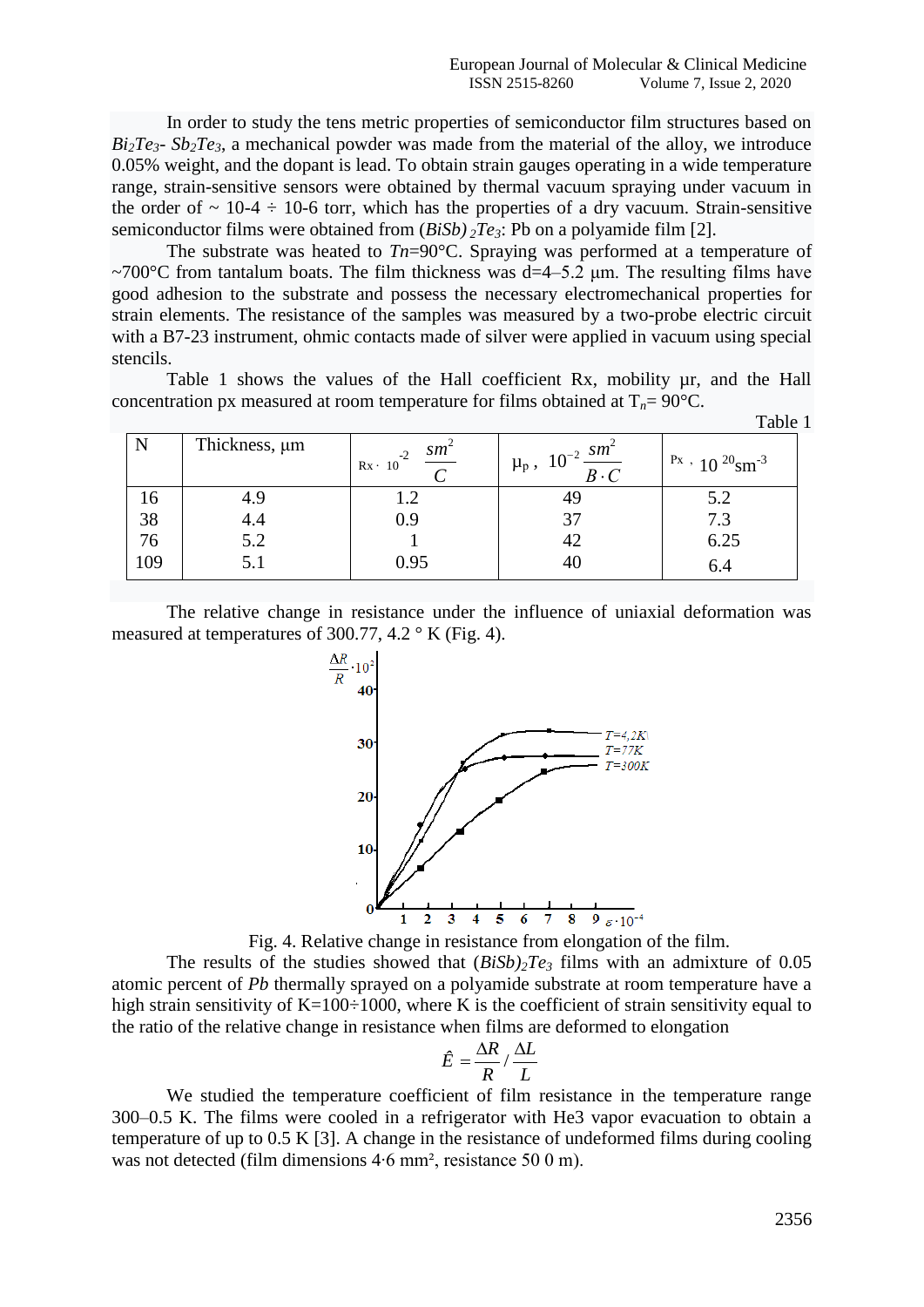The strain sensitivity of the films was measured at low temperatures up to 4.20 K using a cryogenic insert. The temperature of the strain film was changed by raising the cryogenic insert above the level of liquid He*<sup>4</sup>* in the STG-25 transport vessel. Films (4∙10 mm<sup>2</sup> in size) were glued onto a bronze plate, which was bent using a special installation [4].

Elongation was determined by the formula

$$
\frac{\Delta l}{l} = \frac{6d\Delta y}{L^2}
$$

where d is the film thickness, L is the distance between the stops,  $\Delta$  is the mixing of the plate.

The results showed that the strain sensitivity of the films at helium and nitrogen temperatures is greater than the values at room temperature (Table 2). Table 2

|                                          |                 |     | $1$ avit $2$ |
|------------------------------------------|-----------------|-----|--------------|
| $T^*$<br>$\overline{\phantom{a}}$        | $\Omega$<br>JUU | --  | - -          |
| $\mathbf{r}$<br>$\overline{\phantom{a}}$ |                 | . . | $- - -$      |

The saturation of strain sensitivity at helium and nitrogen temperatures occurs faster,  $\overline{\phantom{a}}$ J  $\left(\frac{\Delta l}{4}4\cdot10^{-4}\right)$  $\setminus$  $\int \frac{\Delta l}{4} 4 \cdot 10^{-4}$ *l*  $\left(\frac{l}{l} - 4 \cdot 10^{-4}\right)$  than at room temperature  $\left(\frac{\Delta l}{l} - 7 \cdot 10^{-4}\right)$ J  $\left(\frac{\Delta l}{l}7\cdot10^{-4}\right)$  $\setminus$  $\frac{\Delta l}{l}$ 7.10<sup>-4</sup> *l*  $\frac{l}{2}$ 7·10<sup>-4</sup>).

To find out the cause of the spread of strain resistance, the noise voltage spectrum was measured at given currents flowing in the film. Experimental results showed that the source of voltage fluctuations is the noise resistance of the sample. To clarify the contribution of current contacts to the sample noise, we compared the noise voltage of the initial film with the contacts and the corresponding value of the noise signal obtained from the sample with a partially removed film and the same contacts. With partial removal of the film, an increase in noise was observed approximately in proportion to the increase in film resistance. Therefore, the film is responsible for the appearance of the noise signal, not the contacts.

At a temperature of 4.2 K, the character of the noise signal (dependence on frequency, current, and film resistance) did not change compared to values at room temperature.

In order to compare the relative value of the mean square fluctuation of the film resistance during tens metric measurements and noise measurements, an estimate was made

$$
\frac{SR_{sh}}{R_k} = \frac{1}{IR_{sh}} \sqrt{\int_{f_1}^{f_2} p(f) df} = \frac{1}{IR_{\kappa}} \sqrt{C \ln \frac{f_2}{f_1}} = 1.5 \cdot 10^{-5} ,
$$

where  $R_{sh}$ ,  $R_k$  is the average resistance of the sample, respectively, for noise and strain measurements, I is the current through the sample, p(f) is the spectral density of voltage fluctuations taken from the experiment,  $1/f_1$  is the maximum characteristic time of the device B7-23,  $1/f_2$  - the minimum characteristic time of the device B7-23.

**Result:** The fluctuations in the resistance of the sample during tens metric measurements are greater,  $\frac{S_{rsh}}{R} \sim 0.1$ *k sh R SR* than received during noise measurements  $\frac{3R_{sh}}{R} \sim 10^{-5}$ *k R SR* and this is due to the mechanical backlash of the screw. By eliminating the contribution of mechanical fluctuations in strain gauge films,  $\frac{\Delta l}{l} = \frac{SR_{sh}}{R} \sim 10^{-8}$ *k sh R SR l*  $\frac{l}{s} = \frac{SR_{sh}}{R} \sim 10^{-8}$  one can achieve a resolution of elongation at room and helium temperatures.

**Conclusion:** This value can be compared, for example, with the relative elongation of metals during the superconducting transition, which indicates the possibility of recording